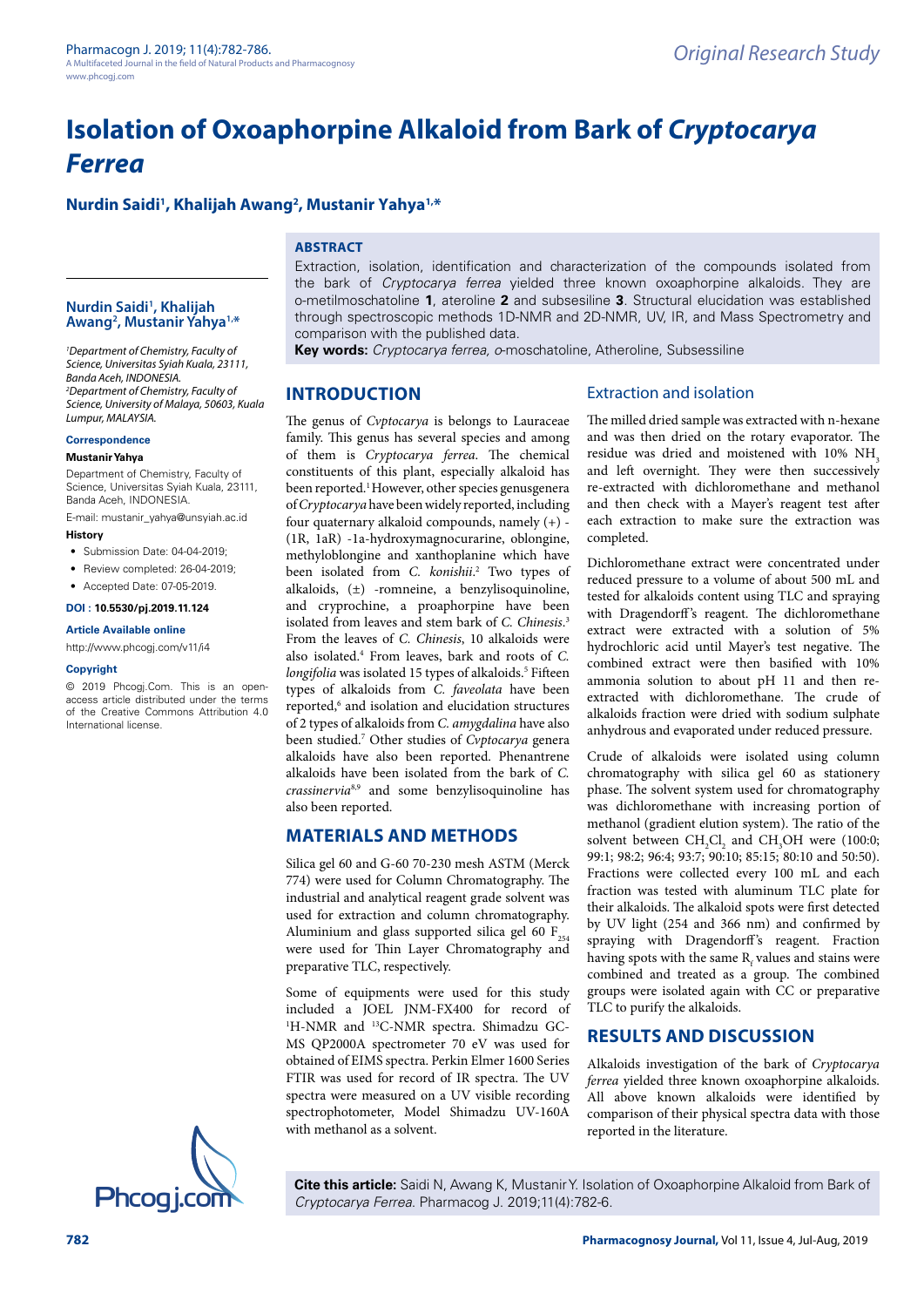*O*-methylmoschatoline (**1**) was isolated as a yellow amorphous solid. The UV spectrum showed absorptions at 251 and 315 (sh) nm, typical for an oxoaporphine skeleton.<sup>1</sup> The IR spectrum showed the strong absorption at 1642 cm-1, which indicated the presence of a conjugated carbonyl group (Figure 1).

The EI mass spectrum revealed a molecular ion peak at m/z 321 corresponding to the molecular formula of  $C_{19}H_{15}NO_4$ . The fragmentation peak at m/z 306 was consistent with the loss of a methyl from the methoxyl substituent in the sructure. The other significant peaks were also observed at m/z 291, 263, 235, 220, 192 and 164.

The 1 H-NMR spectrum (Table 1) revealed the characteristic AB *dd* of H-4 and H-5 at δ 8.19-8.20 (*d*, *J* = 5.36 Hz) and δ 8.93-8.95 (*d*, *J* = 5.36 Hz). Three distinct methoxyl groups resonated at  $\delta$  4.05,  $\delta$  4.08 and  $\delta$ 4.16 were attached to C-1, C-2 and C-3 respectively. A very downfield chemical shift was observed at  $\delta$  9.07-9.09 (*d*, *J* = 8.52 Hz), a typical of H-11 of oxoaporphine. The other aromatic protons gave a chemical shift at δ 8.53-8.55, (*d*, *J* = 7.80 Hz), δ 7.46-7.53 (*m*) and δ 7.70-7.74 (*m*) attributable to H-8, H-9 and H-10, respectively.

The 13C NMR spectrum (Table 1) displayed 19 carbons and the DEPT experiment showed three methoxyls, six methines and ten quaternary carbon signals. Finally, from the analysis of DEPT, HMQC, HMBC, COSY and the assignments of the structure of alkaloid was confirmed by comparison with literature data<sup>7,8</sup>, that the alkaloid was *o*-methylmoschatoline (**1**)**.** 



Table 1: 'H NMR (in CDCl<sub>3</sub>, 400 MHz) and <sup>13</sup>C NMR (in CDCl<sub>3</sub>, 100 MHz) data of (1).

| <b>Position</b> | $\delta_{\mu}$ , ppm (J in Hz) | $\delta_c$ (ppm) | <b>HMQC</b>              | <b>HMBC</b>              |
|-----------------|--------------------------------|------------------|--------------------------|--------------------------|
|                 |                                | 156.47           |                          |                          |
| 1a              |                                | 115.66           |                          |                          |
| 1 <sub>b</sub>  |                                | 122.78           |                          |                          |
| $\overline{2}$  |                                | 147.30           |                          |                          |
| 3               | $\overline{\phantom{a}}$       | 148.82           | $\qquad \qquad$          | $\overline{\phantom{a}}$ |
| 3a              |                                | 131.11           |                          |                          |
| $\overline{4}$  | 8.19-8.20, $d, J = 5.36$       | 119.18           | $H-4$                    | 1b, 3, 5                 |
| 5               | 8.93-8.95, $d, J = 5.36$       | 144.43           | $H-5$                    | 3a, 4, 6a                |
| 6a              |                                | 145.33           | $\overline{\phantom{a}}$ |                          |
| 7               |                                | 182.56           |                          |                          |
| 7a              |                                | 131.39           |                          |                          |
| 8               | $8.53 - 8.55$ , $d, J = 7.80$  | 128.92           | $H-8$                    | 7, 10, 11a               |
| 9               | $7.46 - 7.53, m$               | 128.15           | $H-9$                    | 7a, 11                   |
| 10              | $7.70 - 7.74$ , m              | 134.37           | $H-10$                   | 8, 11a                   |
| 11              | 9.07-9.09, $d, J = 8.52$       | 127.63           | $H-11$                   | 1a, 7a, 9                |
| 11a             |                                | 134.49           |                          |                          |
| Ome-1           | 4.05, s                        | 60.98            |                          |                          |
| OMe-2           | 4.08, s                        | 61.45            |                          | $\overline{2}$           |
| OMe-3           | 4.16, s                        | 61.78            | $\qquad \qquad$          | 3                        |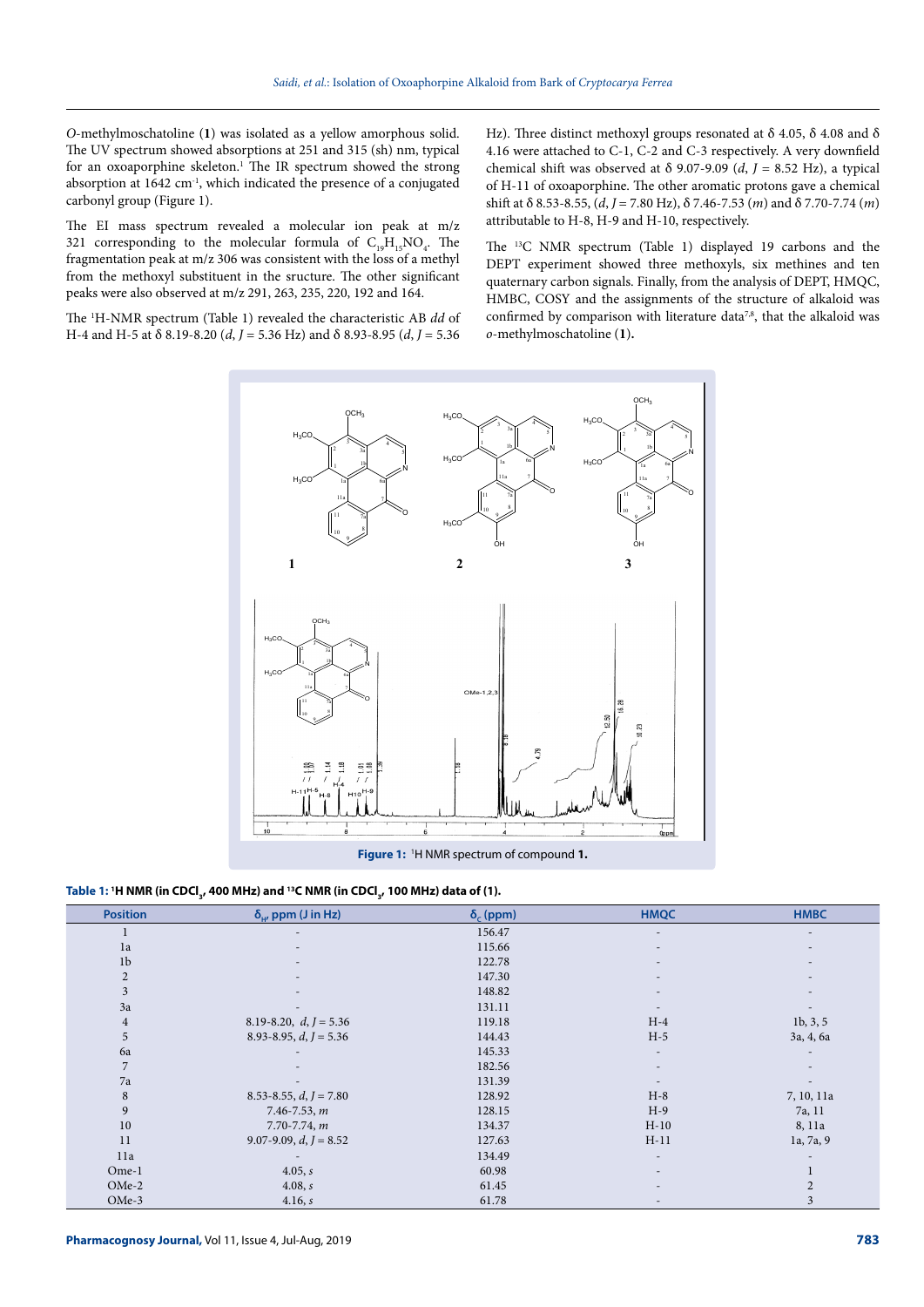Atheroline (**2**) was isolated as a yellow amorphous solid. It showed UV maximum at 297 nm, indicated that it possessed an oxoaphorpine skeleton.<sup>10</sup> The IR spectrum showed a strong absorption at  $1711 \text{ cm}^{-1}$ which indicated the presence of a conjugated carbonyl group. The absorption of hydroxyl group was detected at 3390 cm<sup>-1</sup>. The mass spectrum revealed a molecular ion peaks at m/z 337 corresponding to the molecular formula of  $C_{19}H_{15}NO_5$ .

The 1 H-NMR spectrum (Table 2) showed three methoxyl signals resonated at  $\delta$  4.08, 4.00 and 4.05 were attached to C-1, C-2 and C-10, respectively. Three aromatic protons, H-3, H-8 and H-11 appeared as a singlet at δ 7.16, 8.04 and 8.77 and the remaining two aromatic protons, a characteristic of an oxoaporphine, were resonated at δ 8.85-8.86 (*d, J* = 5.44 Hz, H-5) and 7.74-7.76 (*d, J* = 5.20 Hz, H-4). The complete assignments for the proton signals were tabulated in Tables 3 and 4. Comparison of the empirical data with the literature values of the known compound9-11, suggested that alkaloid is atheroline (**2**) (Figure 2).

Subsessiline (**3**), a minor alkaloid from the bark of *C. ferrea* was isolated as a red amorphous solid. The UV spectrum gave absorption at 296 nm, indicated that it possessed an oxoaphorpine skeleton.<sup>1</sup>

The IR spectrum showed a strong absorption at 1642 cm<sup>-1</sup> which indicated the presence of a conjugated carbonyl group. The presence of hydroxyl group was proven by its characteristic absorption at 3416 cm-1. The EI mass spectrum revealed a molecular ion peaks at m/z 337 corresponding to the molecular formula of  $C_{19}H_{15}NO_5$ .

The <sup>1</sup>H-NMR spectrum displayed a characteristic H-4 and H-5 signals at δ 8.18-8.19 and at 8.90-8.91 with the coupling constants of 5.36 Hz. The spectrum also showed the resonances of three aromatic protons in ring D, H-8, H-10 and H-11. Two set of doublets resonated at  $\delta$  8.02 (*J* = 2.92 Hz) and δ 8.94-8.96 (*J* = 9.00 Hz) were assigned to H-8 and H-11, respectively. A doublet doublet of H-10 signal resonated at δ 7.24-7.29 ( $J_1$  = 9.00 Hz and  $J_2$  = 2.72 Hz) showed that the position 9 was substituted by OH group. Three methoxyl signals appeared at  $\delta$  4.10,  $\delta$ 4.02 and δ 4.07 as singlet which most probably attached to C-1, C-2 and C-3, respectively.

The assignment of the proton was also confirmed by the analysis of the COSY data. The H-4 signal showed a cross peak only with the H-5 and H-10 signal cross peak with the H-11. Based on observation of the spectra data and comparison of the literature values,<sup>12</sup> this alkaloid was deduced as subsessiline (**3**) (Figure 3).

Table 2: <sup>1</sup>H NMR (in CDCl<sub>3</sub>, 400 MHz) data of alkaloid 2 and atheroline.

| <b>Position</b> | $\delta_{\mu}$ , ppm (J in Hz) 2 | $\delta_{\mu}$ , ppm (J in Hz) atheroline <sup>9</sup> |
|-----------------|----------------------------------|--------------------------------------------------------|
| 3               | 7.16, s                          | 7.08, s                                                |
| 4               | 7.74-7.76, $d, I = 5.44$         | 7.63, $d, I = 5.0$                                     |
| 5               | $8.75 - 8.86$ , d, $I = 5.20$    | $8.76, d, J = 5.0$                                     |
| 8               | 8.04, s                          | 7.93, s                                                |
| 11              | 8.77, s                          | 8.65, s                                                |
| $OMe-1$         | 4.08, s                          | 4.05, s                                                |
| $OMe-2$         | 4.00, s                          | 4.00, s                                                |
| $OMe-10$        | 4.05, s                          | 4.00, s                                                |

| Table 3: <sup>1</sup> H NMR (in CDCl <sub>3</sub> , 400 MHz) data of alkaloid 3 and subsessiline. |  |
|---------------------------------------------------------------------------------------------------|--|
|---------------------------------------------------------------------------------------------------|--|

| <b>Position</b> | $\delta_{\mu}$ , ppm (J in Hz) of 3     | $\delta_{\rm u}$ , ppm (J in Hz) <sup>12</sup> |
|-----------------|-----------------------------------------|------------------------------------------------|
| 4               | 8.18-8.19, $d, I = 5.36$                | 8.22, d, $I = 5.5$                             |
| 5               | 8.90-8.91, $d, I = 5.36$                | 8.79, $d, I = 5.5$                             |
| 8               | $8.02, d, J = 2.92$                     | 7.72, d                                        |
| 10              | 7.24-7.29, dd, $J_1$ =9.00, $J_2$ =2.72 | 7.19, $dd, J, =9, J, =3$                       |
| 11              | 8.96-8.94, $d, I = 9.00$                | 8.89, d                                        |
| $OMe-1$         | 4.02, s                                 | 4.09, s                                        |
| $OMe-2$         | 4.10, s                                 | 4.21, s                                        |
| $OMe-3$         | 4.07, s                                 | 4.15, s                                        |

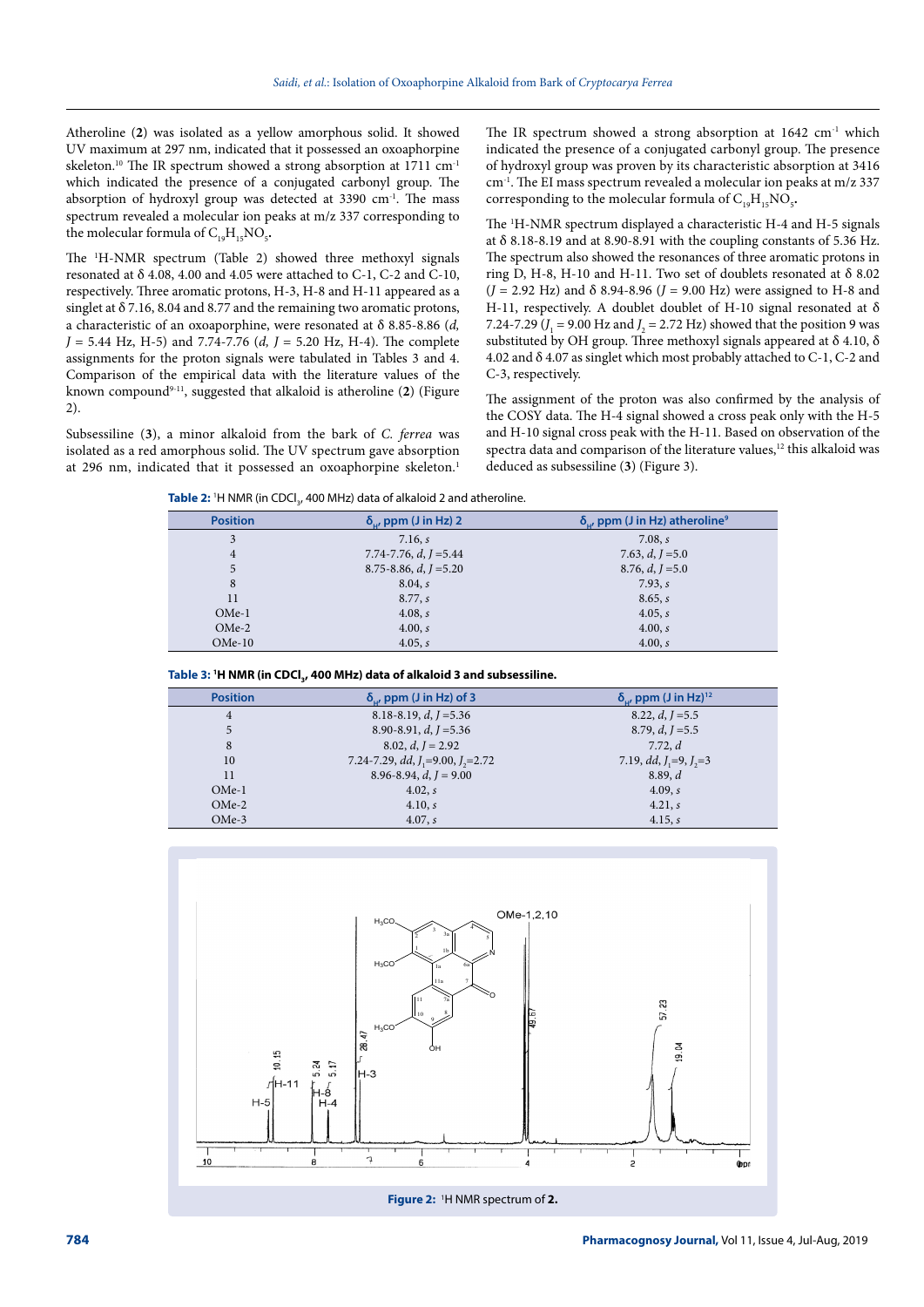

#### **Figure 3:** <sup>1</sup> H NMR spectrum of **3.**

# **CONCLUSION**

Isolation, identification and characterization of the compounds isolated from the bark of *Cryptocarya ferrea* yielded three known oxoaphorpine alkaloid. They are *o*-metilmoschatoline **1**, ateroline **2** and subsesiline **3**.

## **REFERENCES**

- 1. Saidi N, hamid A, Hadi A, Awang K, Mukhtar MR. Indonesian Journal of Chemistry. 2009;9(3):461-5.
- 2. Lee SS, Lin YJ, Chen CK, Liu KS, Chen CH. Journal of Natural Products. 1993;56(11):1971-6.
- 3. Lee SS, Chen CH, Liu YC. Journal of Natural Products. 1993;56(2):227-32.
- 4. Lin FW, Wu PJ, Wu TS. Chem Pharm Bull. 2001;49(10):1292-4.
- 5. Bick IRC, Sevenet T, Sinchai W, Skelton BW, White AH. Australian Journal of Chemistry. 1991;34:195-200.
- 6. Lamberton JA, Vashist VN. Australian Journal of Chemistry. 1972;25:2737-8.
- 7. Borthakur N, Mahanta PK, Rastogi RC. Phytochemistry. 1981;20:501-4.
- 8. Wijeratne EMK, Hatanaka Y, Kikuchi T, Tezuka Y, Gunatilaka AAL. Phytochemistry. 1996;42(6):1703-6.
- 9. Marsaioli AJ, Magalhaes AF, Ruveda EA, Reis FdeAM. Phytochemistry. 1980;19:995-7.
- 10. Chan KC, Toh HT. Phytochemistry. 1986;25(8):1999-2000.
- 11. Bick IRC, Douglas GK. Tetrahedron Letters. 1965;51:4655-61.
- 12. Lu ST, Tsai IL, Leou SP. Phytochemistry. 1989;28(2):615-20.
- 13. Leboeuf M, Corres D, Hocquemiller R, Cave A. Planta Med. 1983;48:234.

# **GRAPHICAL ABSTRACT**